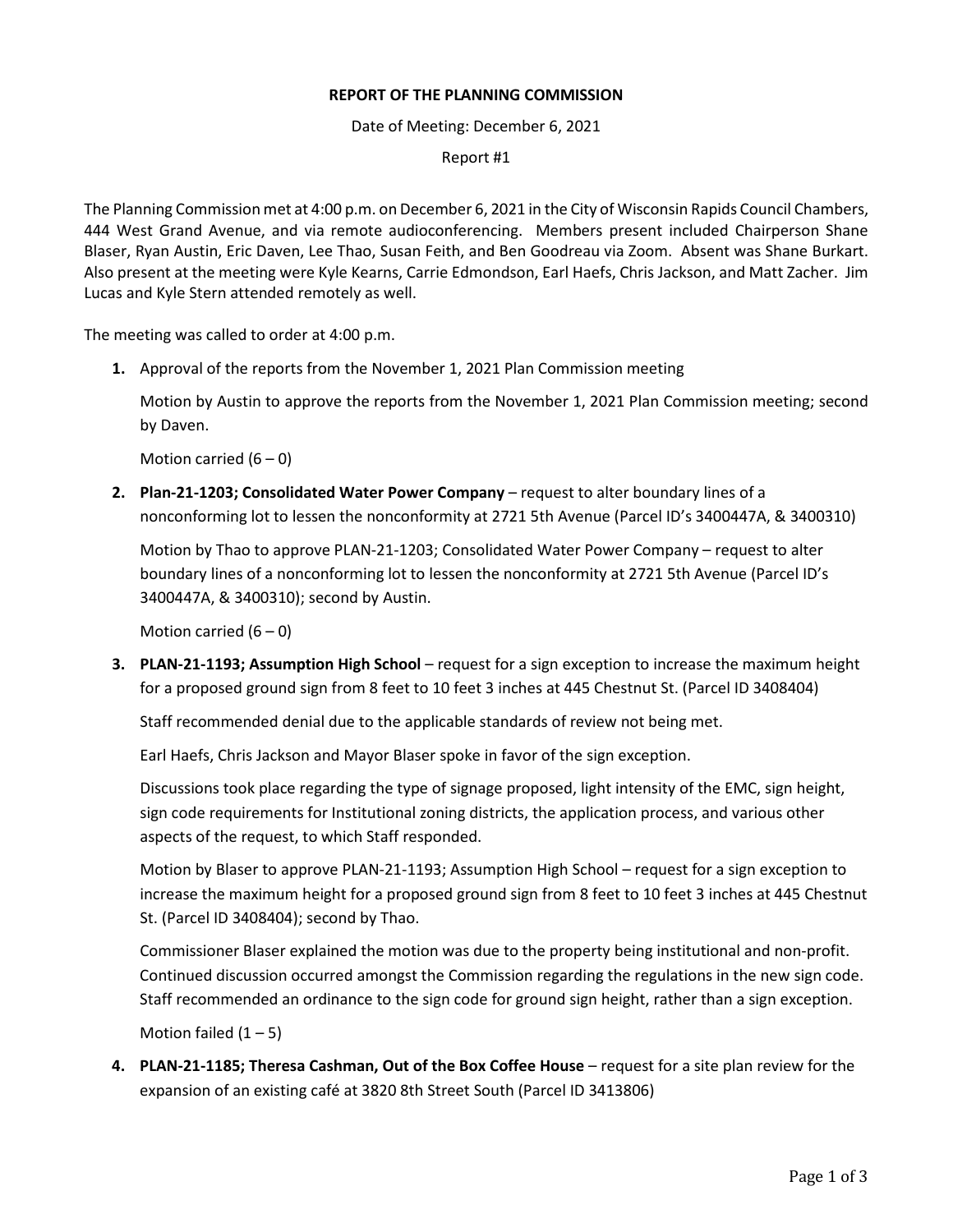Commissioners addressed the conditions for occupancy, the adherence to conditions of approval, and construction codes and safety and other aspects of the project, to which Staff and Jim Lucas responded.

Motion by Daven to approve PLAN-21-1185**;** Theresa Cashman, Out of the Box Coffee House – request for a site plan review for the expansion of an existing café at 3820 8th Street South (Parcel ID 3413806), subject to the following conditions:

- a) An updated site/landscaping plan shall be submitted for review and approval by the Community Development Department, including identified landscaping.
- b) A lighting plan shall be submitted for review and approval by the Community Development Department.
- c) A dumpster enclosure shall be installed, to be reviewed and approved by the Community Development Department.
- d) All applicable permits through the City of Wisconsin Rapids and other jurisdictions, shall be obtained.
- e) Community development staff shall have the authority to approve minor modifications to the plans.

Second by Blaser

Motion carried  $(6 - 0)$ 

**5. PLAN-21-1176; Kyle Stern** – public hearing and action on a request for a conditional use permit to renovate the building into mixed-use housing at 1551 West Grand Avenue (Parcel ID 3402369)

Public hearing opened at 5:04 p.m.

Speaking against: none

Speaking in favor: none

Public hearing closed at 5:05 p.m.

Commissioners discussed code requirements for offices, current and future parking, Right-of Way, landscaping, unit sizes and other aspects of the project, to which Staff replied.

Motion by Daven to approve PLAN-21-1176; Kyle Stern – public hearing and action on a request for a conditional use permit to renovate the building into mixed-use housing at 1551 West Grand Avenue (Parcel ID 3402369), subject to the following conditions:

- a) Approval of the conditional use permit shall include a reduction of parking for each 1-bedroom or studio dwelling unit, resulting in a total parking requirement of 7 for the use.
- b) The floor plan shall include a separate dedicated commercial land use, such as a retail or professional office.
- c) A shared parking agreement to utilize three parking spaces shall be created with the Wisconsin Rapids School District and recorded in the office of the Wood County register of deeds, with a copy submitted to the Community Development Director.
- d) Trash containers should be limited to two carts for garbage and two carts for recyclables and stored on the south side of the property, or within an appropriately screened refuse enclosure.
- e) Hours of operation and service deliveries for the commercial component shall occur between 7:00 a.m. and 7:00 p.m.